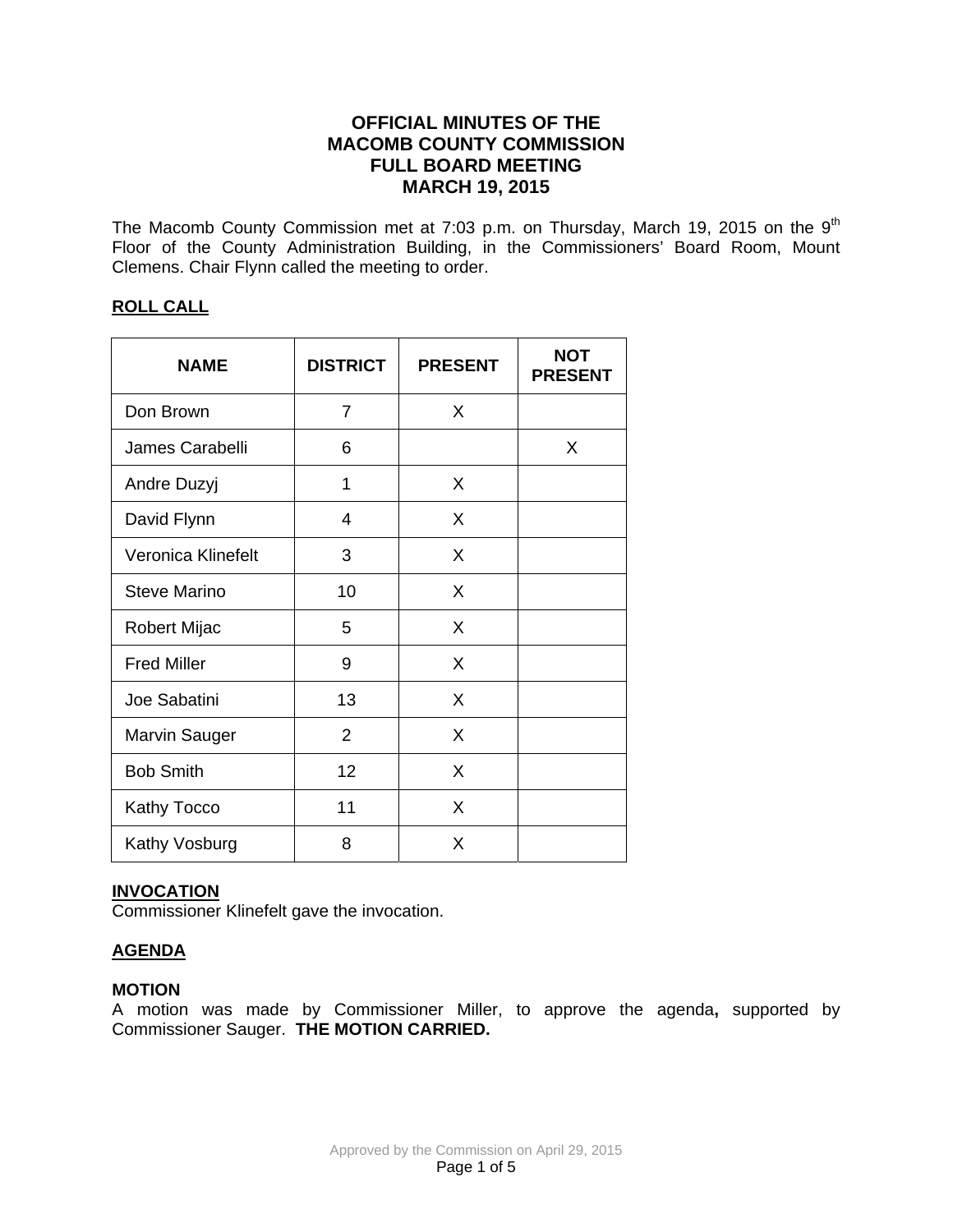### **MINUTES**

#### **MOTION**

A motion was made by Commissioner Duzyj, to approve the minutes dated February 19 and March 12, 2015 (FB) and March 10, 2015 (PH), supported by Commissioner Vosburg. **THE MOTION CARRIED.** 

#### **PUBLIC PARTICIPATION**

None

## **CORRESPONDENCE FROM EXECUTIVE**

None

### **INFRASTRUCTURE / ECONOMIC DEV. JOINT COMMITTEE MEETINGS – March 17, 2015** No report

### **FINANCE COMMITTEE MEETING – March 18, 2015**

The reading of the recommendations from the Finance Committee was waived and a motion was made by Chair Miller, supported by Vice-Chair Brown, to adopt the committee recommendations.

Chair Flynn asked to separate #10. There were no objections.

- **R15-063** Approve an increase of \$58,234 in the 2015 Remonumentation Grant budget; further, this budget action addresses budgetary issues only. It does not constitute the Commission's approval of any County contract. If a contract requires Commission approval under the County's Contracting Policy or the County's Procurement Ordinance, such approval must be sought separately; further, a copy of this Board of Commissioners' action is directed to be delivered forthwith to the Office of the County Executive.
- **R15-064** Concur with the Sheriff's request to approve the contract with the Associated Team of Voorhis/Robertson Justice Services LLC, David Bennett Consulting Inc. and AECOM for consulting services for Jail Needs Analysis and Feasibility Study; funds for the cost of \$240,000 are available in the Capital Improvement Fund; further, a copy of this Board of Commissioners' action is directed to be delivered forthwith to the Office of the County Executive.
- **R15-065** Approve the award of bid and contract between the Department of Roads and J. Ranck Electric for the Traffic Signal Modernization Project at 32 Mile and Van Dyke scheduled for the 2015 construction season; further, a copy of this Board of Commissioners' action is directed to be delivered forthwith to the Office of the County Executive.
- **R15-066** Approve the Cost Participation Agreement between the Department of Roads and the Road Commission for Oakland County for the right-of-way acquisition on Dequindre from Long Lake to Auburn Road; further, a copy of this Board of Commissioners' action is directed to be delivered forthwith to the Office of the County Executive.
- **R15-067** Approve the contracts between the Macomb County Department of Roads and R.S. Contracting for the Pavement Marking Program scheduled to be completed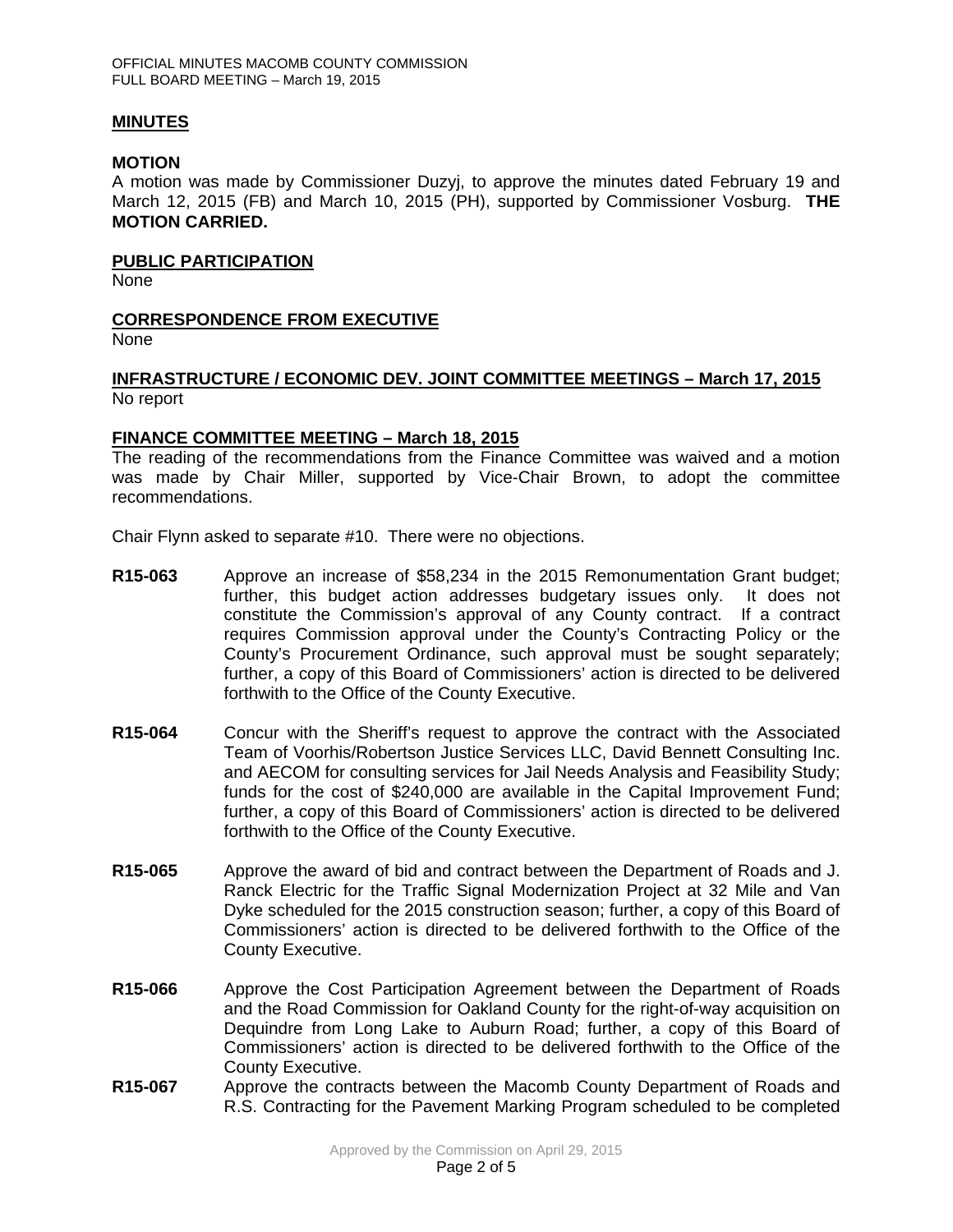in 2015; further, a copy of this Board of Commissioners' action is directed to be delivered forthwith to the Office of the County Executive.

- **R15-068** Approve the MDOT contract outlining scope of work and funding for traffic signal upgrades at the intersections of 15 Mile/Chrysler and 17 Mile/Ford Motor Company; further, a copy of this Board of Commissioners' action is directed to be delivered forthwith to the Office of the County Executive.
- **R15-069** Approve a two-year contract with AT&T ILEC Centrex Service for a fixed minimum cost of \$100,800 per year; further, a copy of this Board of Commissioners' action is directed to be delivered forthwith to the Office of the County Executive.
- **R15-070** Approve a three-year contract with AT&T Intrastate Services for a fixed minimum cost of \$134,400 per year; further, a copy of this Board of Commissioners' action is directed to be delivered forthwith to the Office of the County Executive.
- **R15-071** Concur in the recommendation of the Macomb County Executive and the Human Resources and Labor Relations Department and approve ratification of a 2015 and 2016 wage re-opener with POAM (Deputies and Dispatchers) as an amendment to the 2014-2016 Collective Bargaining Agreement; further, a copy of this Board of Commissioners' action is directed to be delivered forthwith to the Office of the County Executive. (Record NO votes from committee for Marino and Sabatini)

# **THE MOTION CARRIED.**

### **SEPARATED MOTION**

**R15-072** A motion was made by Commissioner Miller, to adopt the 2015 Macomb County, Michigan Organization Plan, as amended; further, a copy of this Board of Commissioners' action is directed to be delivered forthwith to the Office of the County Executive, supported by Commissioner Smith. **THE SEPARATED MOTION CARRIED.** 

### **RESOLUTIONS**

#### **MOTION**

A motion was made by Commissioner Miller, to adopt the following Resolution, supported by Commissioner Marino.

**R15-073** Amending Paragraph 13 of the Bond Resolution Authorizing the County of Macomb to Issue the County of Macomb Retirees Health Care Bonds, Series 2015 (General Obligation Limited Tax (recommended by Finance Committee on 03/18/15). (Record No vote from committee for Sabatini)

A roll call vote was taken: Voting Yes were: Miller, Marino, Mijac, Sauger, Smith, Vosburg, Brown, Duzyj, Klinefelt, Tocco and Flynn. There were 11 Yes votes. Voting No was: Sabatini. There was 1 No vote.

### **THE MOTION CARRIED.**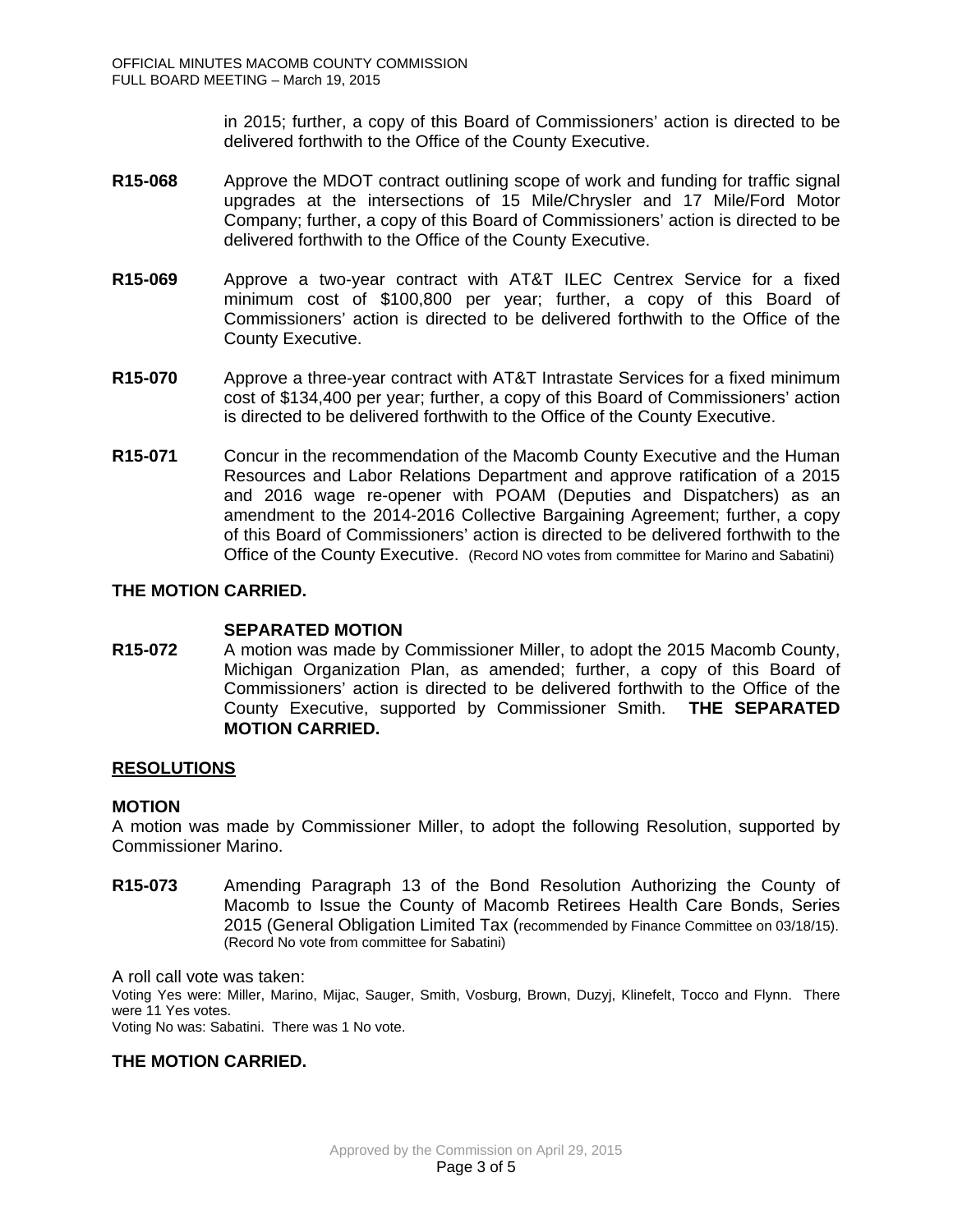## **MOTION**

A motion was made by Commissioner Tocco, to adopt the following Resolution, supported by Commissioner Miller.

**R15-074** Supporting the Nomination of Nancy M. White to the Michigan Women's Hall of Fame (offered by Board Chair on behalf of Board; recommended by Finance Committee on 03/18/15).

### **THE MOTION CARRIED.**

## **MOTION**

A motion was made by Commissioner Tocco, to adopt the following Resolution, supported by Commissioner Duzyj.

**R15-075** Approving Fund Advance Agreement between the County and the Human Services Board (offered by Board Chair on behalf of Board; recommended by Finance Committee on 03/18/15).

## **THE MOTION CARRIED.**

#### **Executive Appointment with Board Concurrence:**  *SEMCOG BOARD*

1 vacancy (Alternate) – 2 year term, upon appointment to 12-31-16 (1 application)

### **MOTION**

**R15-076** A motion was made by Commissioner Tocco to concur in the recommendation of the County Executive and approve the SEMCOG appointments, 2-year terms expiring 12/31/2016, as follows: Steve Marino-Delegate, Bob Smith-Alternate, supported by Commissioner Vosburg. **THE MOTION CARRIED.** 

# **BOARD CHAIR REPORT**

Chair Flynn gave his report.

### **MOTION**

**R15-077** A motion was made by Commissioner Marino, to receive and file the Board Chair report, supported by Commissioner Smith. **THE MOTION CARRIED.**

### **NEW BUSINESS**

Commissioner Sauger asked about the resolution against DTE's proposed rate increase.

Chair Flynn and Andrew Kim indicated this matter was postponed until April when a DTE representative would be present.

Commissioner Brown suggested everyone look at the article Courtney sent around regarding plants closing as a result of the DTE increase.

Commissioner Brown asked to be excused from the Wednesday Finance Committee meeting due to his attendance at a SEMCOG policy meeting.

### **MOTION**

**R15-078** A motion was made by Commissioner Miller that Commissioner Brown's absence be excused from the March 18, 2015 Finance Committee meeting due to other county business, supported by Commissioner Marino. **THE MOTION CARRIED.**